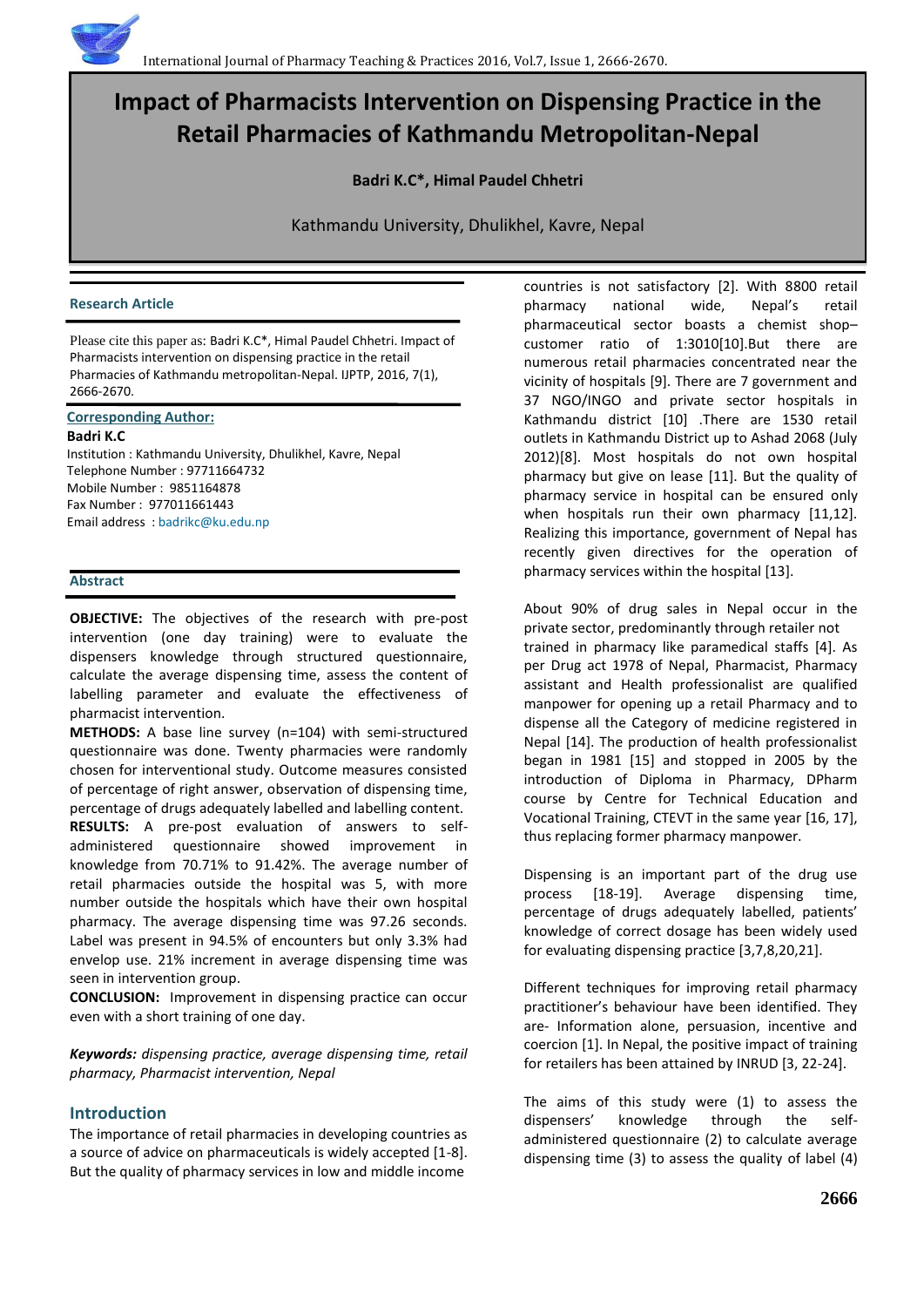

to evaluate the effectiveness of pharmacist intervention i.e. one day training on dispensers.

# **Materials and Methods**

# **Study Design**

This prospective cross-sectional, observational, interventional study was designed to assess the dispensing knowledge and practice of dispensers. Average dispensing time is used to assess the impact of training.

# **Study Site**

The study site was the retail pharmacies within the vicinity (200 meters) of major hospitals of Kathmandu Metropolitan.

# **Methodology and data collection**

Structured questionnaire [supplementary file] was developed to assess dispenser knowledge. The questionnaire was firstly pilot tested for readability and ease of understanding among 10 dispensers. The study population was dispensers of retail pharmacies. The sample size was determined according to WHO manual's [22] recommendation for cross-sectional comparative studies. 30 encounters were recorded using data collection sheet [supplementary file]. INRUD-Nepal training and its content was taken as reference for preparing questionnaire and conducting training [3]. A letter given by the Kathmandu University, Department of Pharmacy was shown and verbal consent from the pharmacy in-charge and the dispenser was taken.

After observing dispensing, patient was requested for interview and various information needed including the drugs dispensed were noted. Those patients who could not read and write Nepali language were considered as illiterate.

## **Training**

A one day Training took place on Saturday 3rd September 2011. Three pharmacists and one senior marketing person acted as a trainer. Training manual was given to each trainee.

# **Data Analysis**

The results were coded and entered in a computer using SPSS 15. The descriptive frequencies of qualification, gender, age, work duration, right answers, average dispensing time, drugs in prescription and label parameters were calculated. Pearsons correlation and chi square test was carried out for right answer and work duration and average dispensing time and literacy rate respectively. Impact assessment was done by comparing means of average dispensing time and dispensing knowledge by applying t-test.

# **Results and Findings**

20 hospitals were functioning in Kathmandu Metropolitan. There were 104 retail pharmacies within the vicinity of the hospitals which accounts for an average of 5.25 pharmacies per hospital.

# **Demographics**

# **Dispensers**

104 dispensers filled the questionnaire. 80.76% questionnaire fillers were male and 19.23 % were female (n=104).The mean age was 29.1 year (range 18-55) [Table 1]. 91% were interested for the training. The work experience of most dispensers (46.2%) was in the category  $1 - 5$  years [Table 2].

## Table 1: Age distribution (questionnaire survey, n=104)

|                     |     | . .  |        |
|---------------------|-----|------|--------|
| Age Group Frequency |     | Male | Female |
| $10 - 20$           |     | з    |        |
| $20 - 30$           | 53  | 41   | 13     |
| $30 - 40$           | 37  | 33   | 4      |
| $40 - 50$           | 6   | 6    | ο      |
| $50 - 60$           | з   |      | 2      |
| Total               | 104 | 84   | 20     |

# Table 2: Work experience of the dispensers

| Year category | Frequency | Percent |
|---------------|-----------|---------|
| $1 - 5$       | 48        | 46.2    |
| $5 - 10$      | 22        | 21.2    |
| $10 - 15$     | 15        | 14.4    |
| $15 - 20$     | 11        | 10.6    |
| $20 - 25$     | 7         | 6.7     |
| $30 - 35$     | 1         | 0.96    |
| Total         | 104       | 100     |

# **Qualification of dispensers**

28.84% dispensers had Community Medical Assistant (C.M.A) as the qualification [Table 3].

#### Table 3: Qualification of respondent dispensers

| Qualification            | Male                     | Female         | Owner          | non-owner                                             | Total          | (%)   |
|--------------------------|--------------------------|----------------|----------------|-------------------------------------------------------|----------------|-------|
| Orientation              | 15                       | $\overline{2}$ | 13             | $\overline{4}$                                        | 17             | 16.24 |
| <b>CMA</b>               | 20                       | 5              | 9              | 16                                                    | 25             | 24.03 |
| <b>BPharm</b>            | $\mathbf{1}$             | $\Omega$       | $\theta$       | $\mathbf{1}$                                          | $\mathbf{1}$   | 0.96  |
| D.Pharm                  | 16                       | 5              | 8              | 16                                                    | 21             | 20.19 |
| H.A                      | 7                        | $\Omega$       | 5              | $\overline{2}$                                        | 7              | 6.73  |
| $\Lambda\rm NM$          | $\theta$                 | 3              | $\overline{2}$ | $\mathbf{1}$                                          | 3              | 2.88  |
| Other than health        | 11                       | 3              | 5              | 9                                                     | 14             | 13.46 |
| Orientation and D. Pharm | $\overline{\mathcal{E}}$ | $\Omega$       | $\mathbf{1}$   | $\overline{2}$                                        | 3              | 2.88  |
| Orientation and C.M.A    | $\overline{c}$           | $\Omega$       | 2              | $\mathbf{0}$                                          | 2              | 1.92  |
| Orientation and H.A.     | 1                        | 1              | $\mathbf{1}$   | $\mathbf{1}$                                          | $\overline{c}$ | 1.92  |
| C.M.A and D. Pharm       | $\overline{4}$           | $\Omega$       | $\overline{4}$ | $\Omega$                                              | $\overline{4}$ | 3.84  |
| C.M.A and H.A            | 1                        | $\Omega$       | 1              | $\theta$                                              | $\mathbf{1}$   | 0.96  |
| C.M.A and other          | $\overline{c}$           | 1              | 1              | $\overline{c}$                                        | 3              | 2.88  |
| C.M.A and D. Pharm       | 1                        | $\Omega$       | 1              | $\Omega$                                              | $\mathbf{1}$   | 0.96  |
| and other                |                          |                |                |                                                       |                |       |
| Total                    |                          |                |                | 84(80.76%) 20(19.23%) 53(50.96%) 51(49.04%) 104(100%) |                | 100%  |

84(80.76%) 20(19.23%) 53(50.96%) 51(49.04%) 104(100%) 100%

# **Dispensing knowledge**

Right answer mean percentage is 66.07%. C.M.A and other qualification secured the highest right answer (mean=10.33). The maximum right answer is 9 and 18 respondents made it [Figure 1].

There is an increase in average right answers in the post test (control: 10.20 to 10.40, Intervention: 9.90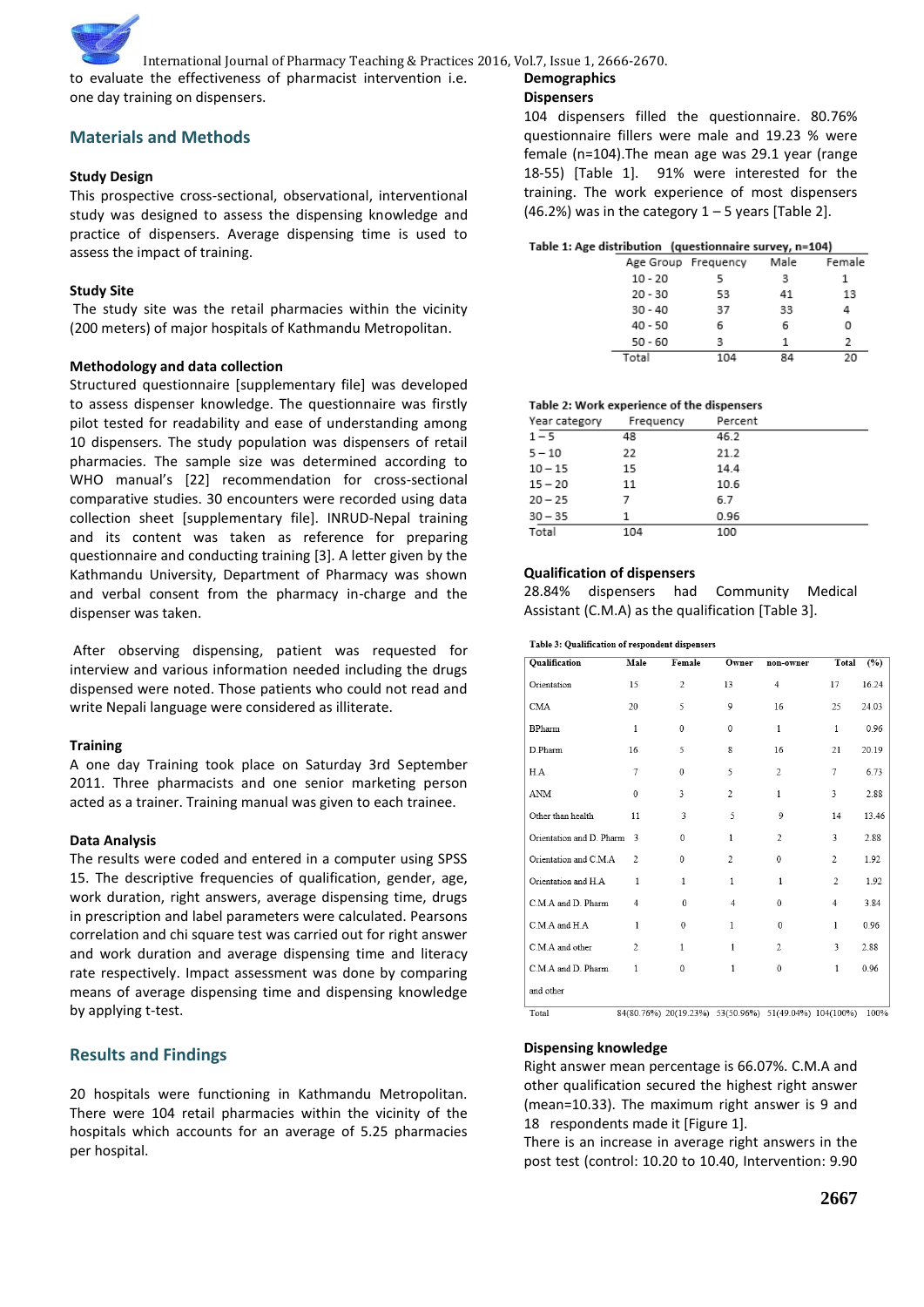

International Journal of Pharmacy Teaching & Practices 2016, Vol.7, Issue 1, 2666-2670.

to 12.80) [Figure 2] accounting for increase in dispensing knowledge from 70.71 % to 91.42%. It is not significant (d.  $f =$ 9,  $p \le 0.05$ ,  $t = 0.344$ ) in control but it is significant in intervention group (d.  $f = 9$ ,  $p \le 0.05$ ,  $t = 4.894$ ). Pearsons correlation for right answer and work experience does not show any association (pearsons coefficient: 0.138, n=104) [Table 4].





Table 4: Pearson correlation between work experience and right answer

|               |                     | Work duration | Right answer |
|---------------|---------------------|---------------|--------------|
| Work duration | Pearson correlation | 1             | .138         |
|               | Sig (2-tailed)      |               | .162         |
|               | N                   | 104           | 104          |
| Right answer  | Pearson Correlation | .138          | 1            |
|               | Sig. (2-tailed)     | .162          |              |
|               | N                   | 104           | 104          |

## **Average dispensing time**

The average dispensing time is 97.26 seconds (Pre-test, Encounter =  $600$ , SD =  $63.58$ ) and 108.44 (Post-test, Encounter = 600, SD = 65.42). The increase in average dispensing time in control and intervention group is by 0.95% (95.95 to 96.87 seconds) and 21% (98.58 to 120 seconds) respectively. This increase is not statistically significant (d.  $f = 10$ ,  $p < .05$ ,  $t =$ 0.270) in control but significant (d.  $f = 10$ ,  $p < .05$ ,  $t = 5.33$ ) in intervention group. Average dispensing time has been summarized in Table 5.

| Table 5: Dispensing time category-wise information |  |
|----------------------------------------------------|--|
|----------------------------------------------------|--|

| <b>Dispensing time</b> | Pre-test |                | Post-test |              |
|------------------------|----------|----------------|-----------|--------------|
| Category (in           | Number   | Mean Number of | Number    | Mean Number  |
| second) (n=600), in    | of cases | Drugs in       | of cases  | of Drugs in  |
| each test              |          | prescription   |           | prescription |
| ≤25                    | 13       | 1.38           | 8         | 1.13         |
| $>25 - 50$             | 125      | 1.43           | 102       | 1.39         |
| $>50 - 575$            | 140      | 1.72           | 206       | 1.79         |
| $>75 - 100$            | 100      | 2.34           | 111       | 2.30         |
| $>100 - $125$          | 82       | 2.45           | 56        | 2.50         |
| $>125 - $150$          | 46       | 2.48           | 27        | 2.78         |
| $>150 - 175$           | 29       | 3.21           | 36        | 3.08         |
| $>175 - $200$          | 33       | 2.97           | 17        | 3.65         |
| >200 - ≤225            | 9        | 3.33           | 17        | 3.18         |
| >225 - ≤250            | 7        | 3.86           | 7         | 3.57         |
| $>250 - 275$           | 3        | 3.33           | 3         | 4            |
| >275 - ≤300            | 6        | 3.33           | 3         | 4.67         |

## **Average dispensing time vs education status**

By the analysis association between educational status and dispensing time has been observed (Pearson Chi-Square value: 57.708, d. f = 20). The average dispensing time for illiterate and literate is 109.31 (n=294) and 100.74 seconds (n = 906) respectively. This shows that dispensers give more time to illiterate than literate (d.  $f = 905$ ,  $p < 0.1$ ,  $t =$ - 4.031).

## **Demographics of patients**

53 % of patients were male. Majority of them were in the age group  $20 - 30$  year. The literate and illiterate percentage is 22.5 % and 77.5 %.

## **Drug distribution:**

Average number of medicine per prescription was 2.08 (n =1200, Range=11). 15% of medicines dispensed were antibiotics, 12.5% analgesics, antipyretic and anti-inflammatory, 11.93% antihypertensive, 10.16% anti-secretory and antacids, vitamin and minerals 7.96%, 4.58% oral hypoglycaemic agents, 3.54% cough and cold medications and other remaining percentage accounting for other groups of medicine. Dosage form distribution is like this- solid dosage form (81.9 %), liquid dosage form (11.73%), ointments and creams (5.15 %) and rotacaps and inhalers (1.19 %).





## **Percentage of drugs adequately labelled**

92.3 % of the encounters had frequency and information on use written on the strip itself. But envelop use was only in 3.3%. Envelope was available only in 6 pharmacies. None of the label included name of the patient and medicine. The only intervention dispenser used to dispense illiterate patients were by making zero. For example: if a medicine has to be taken in the morning and evening dispenser would write zero, then dash line and again zero.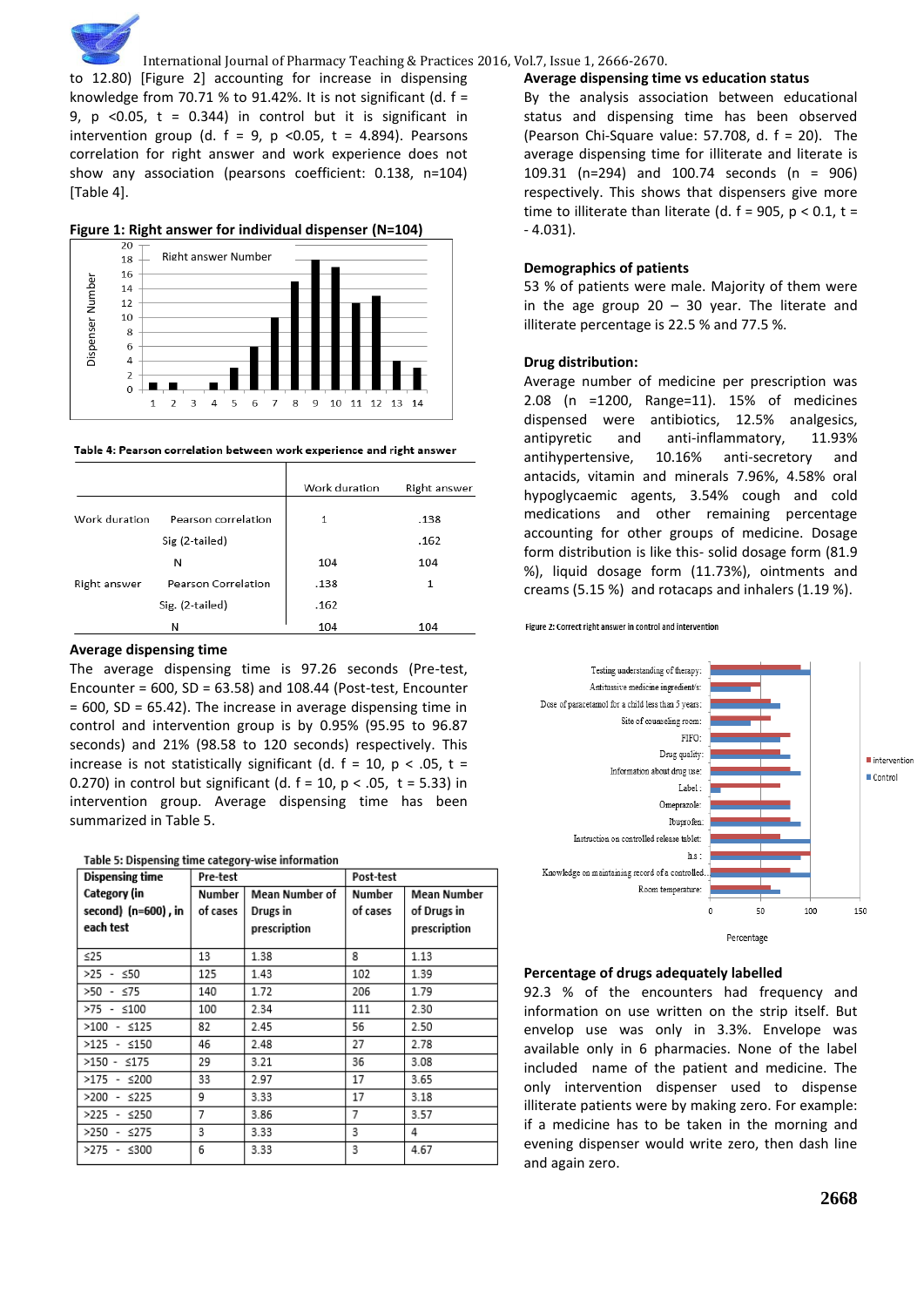# **Discussion**

80.76 % of the dispensers were male in this study which is consistent with other study done in Nepal; 88% [23], 88.33% [24], 87% [25] and India 93% [26]. Greater percentage of female involvement in community pharmacy has been observed in turkey 79.2% [6]. The mean age of the respondents obtained in this research is consistent with another research done in Nepal where the mean age was 33 years [21].

Earlier research done in Nepal had more number of orientation holders [16, 24] but CMA involvement is more here which is consistent with the result obtained by gyawali *et. al* [25]. This may be due to the policy change in Nepal which caused the stoppage of orientation training. Dispenser number with health unrelated qualification is declining. A decade ago two third dispenser had such qualification [22], This and another research has respectively 13.46 % and 5% involvement [24] . Recently in Nepal D. Pharm has become minimum course for opening a retail pharmacy. Study in Turkey has also shown the involvement of about 44% pharmacy employees with no more than a primary school degree [6]. Mean work experience of the retail pharmacy dispensers was 11.1 years in Turkey [8] and  $2 - 30$  years in India [26] while in this research it is 1-5 years.

### **Dispensing knowledge**

An increase in dispensing knowledge by 20.71% was observed which slightly more than similar research in Nepal is done by Kafle et.al. Where an increment of 17% and 16% decrease was observed in two different intervention group. But the mean percentage of right answer obtained in this research is quite high compared to INRUD -Nepal study where less than 40% was obtained [3]. Increase in dispensing knowledge due to intervention has been recorded in various researches [3, 21]. 87.74 % of the respondents have correctly answered the questions related to: his meaning, proper time for omeprazole intake, and reason for taking ibuprofen after food and quality parameter of medicine. But only 56.73 % and 34.61% have correctly answered the question related to the constituent of antitussive medicine and the dose of paracetamol on body weight basis respectively.

## **Average dispensing time and its relationship with other parameter**

Average dispensing time in illiterate patient/patient attendant is greater than in literate. 25.83% of encounters (n=1200) had at least one antihypertensive medicine.

In 6.12 % and 4.30% of the cases, communication about the individual drug has been covered in illiterate and literate patients respectively. The average dispensing time in this study is 97.83 seconds. But the research done by Kafle et.al had 63.6 seconds in pre and 76.5 seconds in post-test [3]. In a questionnaire based research dispensers reported 1- 5 minutes for dispensing [23]. In Ethiopia there was a difference in average dispensing time in rural and urban areas; 111 and 102 respectively [8]. The average dispensing time in other countries are; Turkey 149 seconds [8] and Ethiopia 111.6

seconds [8]. Cambodian government has set the national standard of average dispensing time as 5 minutes and in one research an average dispensing time was 4 minutes [19].

Average number of drugs per prescription in 330 prescriptions was 2.35 in Cambodia [19]. In Tanzania too, 16% antibiotics, 18% analgesics, 6% cough and cold remedies and 5.3% vitamins were dispensed [6]. As high as 66% antibiotic was recorded in Cambodian study [19].

The criteria for labelling was the inclusion of frequency, when to take and how to take with or without the use of envelope. This may be the reason for getting as high as 94.5% label complete encounters. Similar kind of research in Nepal had no label at all [3]. In a similar research done in Turkey, 10% were unlabelled and 43% adequately labelled [7]. Not a single drug was labelled in a Cambodian research [19].

# **Conclusion**

A significant increase in the average dispensing time and dispensing knowledge after the intervention has shown that even a short training on dispensing practices can have a good impact. Thus the trainings focused on increasing the knowledge and dispensing practice of dispensers is necessary for the benefit of the patients. Planned training of optimum duration at regular interval can have a very profound effect.

## **Acknowledgement**

Authors would like to thank all the participants of the study. We are very grateful to the trainers - Mr. Kiran sunder Bajracharya and Mr. Safiur Rahman Ansari, lecturer, Manmohan Memorial Institute of Health Sciences and Asian College for advance studies, Kathmandu respectively, Mr. Mahesh Pradhan, Managing director, Omnica Laboratories. Our heartfelt thanks goes to National Healthcare Pvt. Limited for sponsoring the lunch of the training program.

## **References**

1.Goel P et al. Retail pharmacies in developing countries: a behavior and intervention framework. Soc. Sci. Med 1996;42(8):1155-1161.

2. Smith F. The quality of private pharmacy services in low and middle-income countries: a

 systematic review Pharmacy World Science 2009; 31:351–361.

3. Intervention test of training and supervision on dispensing practices. INRUD News 1992;3(1) (Available from http://182.93.84.134/inrud/cgi bin/library.cgi?site=localhost&a=p&p=about&

c=inrudnep&l=en&w=utf-8) (Accessed on 22nd December 2015)